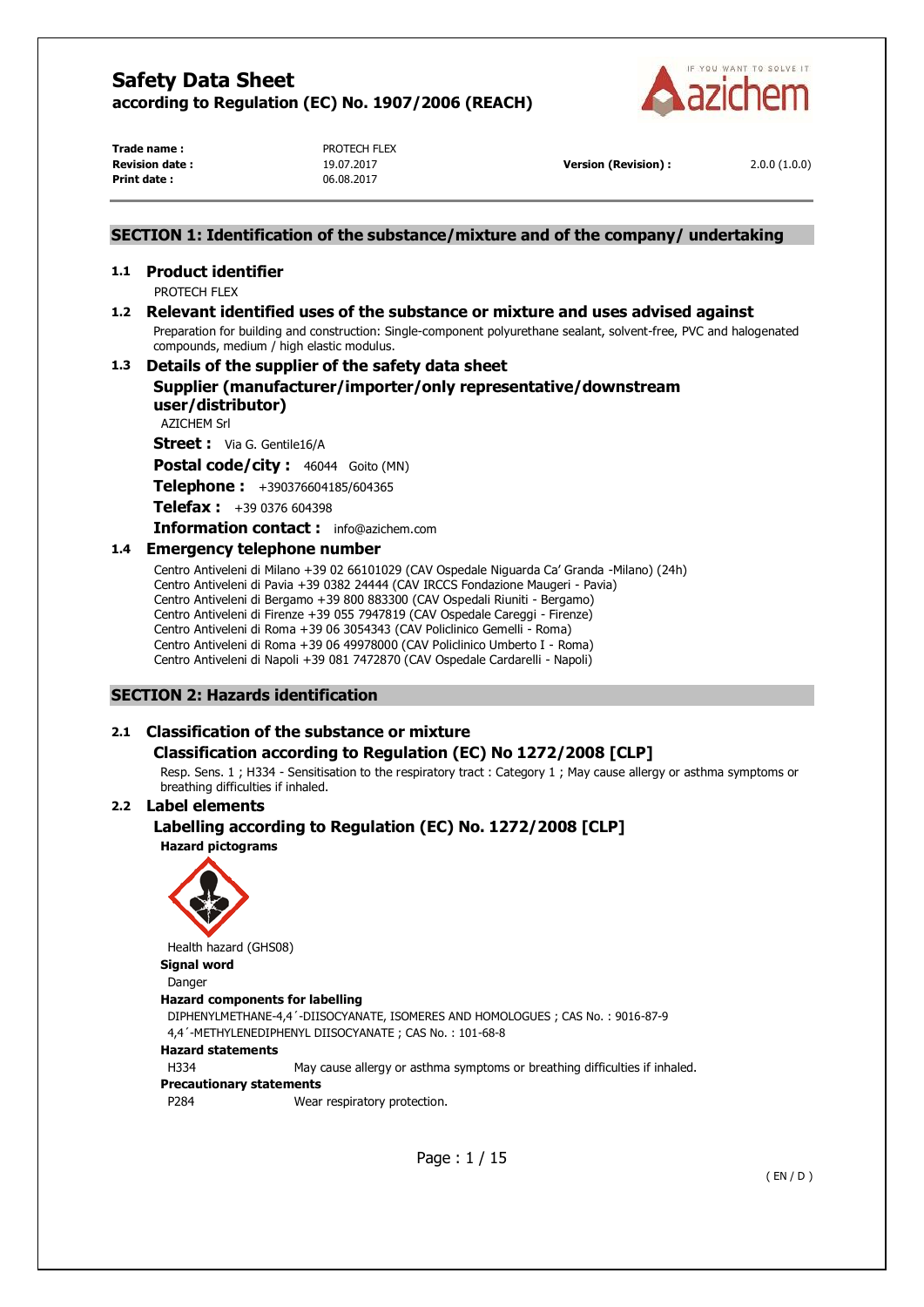

| Print date: | Trade name:<br>PROTECH FLEX<br><b>Revision date:</b><br>19.07.2017<br><b>Version (Revision):</b><br>06.08.2017 |                   | 2.0.0(1.0.0)                                                                                                                                          |  |
|-------------|----------------------------------------------------------------------------------------------------------------|-------------------|-------------------------------------------------------------------------------------------------------------------------------------------------------|--|
|             | P342+P311<br>P304+P340<br>Special rules for supplemental label elements for certain mixtures                   |                   | If experiencing respiratory symptoms: Call a POISON CENTER/doctor/<br>IF INHALED: Remove person to fresh air and keep comfortable for breathing.      |  |
|             | <b>EUH204</b>                                                                                                  |                   | Contains isocyanates. May produce an allergic reaction.                                                                                               |  |
| 2.3         | <b>Other hazards</b><br>None                                                                                   |                   |                                                                                                                                                       |  |
|             | <b>SECTION 3: Composition/information on ingredients</b>                                                       |                   |                                                                                                                                                       |  |
| 3.2         | <b>Mixtures</b>                                                                                                |                   |                                                                                                                                                       |  |
|             | <b>Hazardous ingredients</b>                                                                                   |                   |                                                                                                                                                       |  |
|             |                                                                                                                |                   | XYLENE; REACH registration No.: 01-2119488216-32; EC No.: 215-535-7; CAS No.: 1330-20-7                                                               |  |
|             | Weight fraction:                                                                                               | $\geq 4 - 59\%$   |                                                                                                                                                       |  |
|             | Classification 1272/2008 [CLP] :                                                                               | H335              | Flam. Lig. 3; H226 Asp. Tox. 1; H304 STOT RE 2; H373 Acute Tox. 4;<br>H312 Acute Tox. 4 ; H332 Skin Irrit. 2 ; H315 Eye Irrit. 2 ; H319 STOT SE 3 ;   |  |
|             | 2119555267-33; EC No.: 905-562-9                                                                               |                   | REACTION MASS OF ETHYLBENZENE AND M-XYLENE AND P-XYLENE, (BENZENE < 0,01); REACH registration No.: 01-                                                |  |
|             | Weight fraction:                                                                                               | $\geq$ 5 - < 10 % |                                                                                                                                                       |  |
|             | Classification 1272/2008 [CLP] :                                                                               |                   | Flam. Lig. 2; H225 STOT RE 2; H373 Acute Tox. 4; H312 Acute Tox. 4;<br>H332 Skin Irrit. 2 ; H315 Eye Irrit. 2 ; H319 STOT SE 3 ; H335                 |  |
|             |                                                                                                                |                   | ETHYL ACETATE; REACH registration No.: 01-2119475103-46; EC No.: 205-500-4; CAS No.: 141-78-6                                                         |  |
|             | Weight fraction :                                                                                              | $\geq 1 - 5\%$    |                                                                                                                                                       |  |
|             | Classification 1272/2008 [CLP] :                                                                               |                   | Flam. Lig. 2; H225 Eye Irrit. 2; H319 STOT SE 3; H336                                                                                                 |  |
|             |                                                                                                                |                   | DIPHENYLMETHANE-4,4 '-DIISOCYANATE, ISOMERES AND HOMOLOGUES ; CAS No. : 9016-87-9                                                                     |  |
|             | Weight fraction:<br>Classification 1272/2008 [CLP] :                                                           | $\geq 1 - 5\%$    | Resp. Sens. 1; H334 STOT RE 2; H373 Acute Tox. 4; H332 Skin Irrit. 2;<br>H315 Skin Sens. 1; H317 Eye Irrit. 2; H319 STOT SE 3; H335                   |  |
|             | 101-68-8                                                                                                       |                   | 4,4'-METHYLENEDIPHENYL DIISOCYANATE; REACH registration No.: 01-2119457014-47-; EC No.: 202-966-0; CAS No.:                                           |  |
|             | Weight fraction:                                                                                               | $< 1\%$           |                                                                                                                                                       |  |
|             | Classification 1272/2008 [CLP] :                                                                               |                   | Resp. Sens. 1; H334 Carc. 2; H351 STOT RE 2; H373 Acute Tox. 4; H332 Skin<br>Irrit. 2 ; H315 Skin Sens. 1 ; H317 Eye Irrit. 2 ; H319 STOT SE 3 ; H335 |  |
|             | No.: 52829-07-9                                                                                                |                   | BIS (2,2,6,6-TETRAMETHYL4-PIPERIDYL) SEBACATE ; REACH registration No. : 01-2119537297-32 ; EC No. : 258-207-9; CAS                                   |  |
|             | Weight fraction:                                                                                               | < 0.5 %           |                                                                                                                                                       |  |
|             | Classification 1272/2008 [CLP] :                                                                               |                   | Eye Irrit. 2; H319 Aquatic Chronic 2; H411                                                                                                            |  |
|             |                                                                                                                |                   | TRIS(NONYLPHENYL) PHOSPHITE; REACH registration No.: 01-2119520601-54; EC No.: 247-759-6; CAS No.: 26523-78-4                                         |  |
|             | Weight fraction:                                                                                               | < 0.5 %           |                                                                                                                                                       |  |
|             | Classification 1272/2008 [CLP] :                                                                               |                   | Skin Sens. 1; H317 Aquatic Acute 1; H400 Aquatic Chronic 1; H410                                                                                      |  |
|             | <b>Additional information</b><br>Full text of H- and EUH-statements: see section 16.                           |                   |                                                                                                                                                       |  |

### **SECTION 4: First aid measures**

### **4.1 Description of first aid measures**

When in doubt or if symptoms are observed, get medical advice.

### **Following inhalation**

Remove victim out of the danger area. Call a physician.

### **In case of skin contact**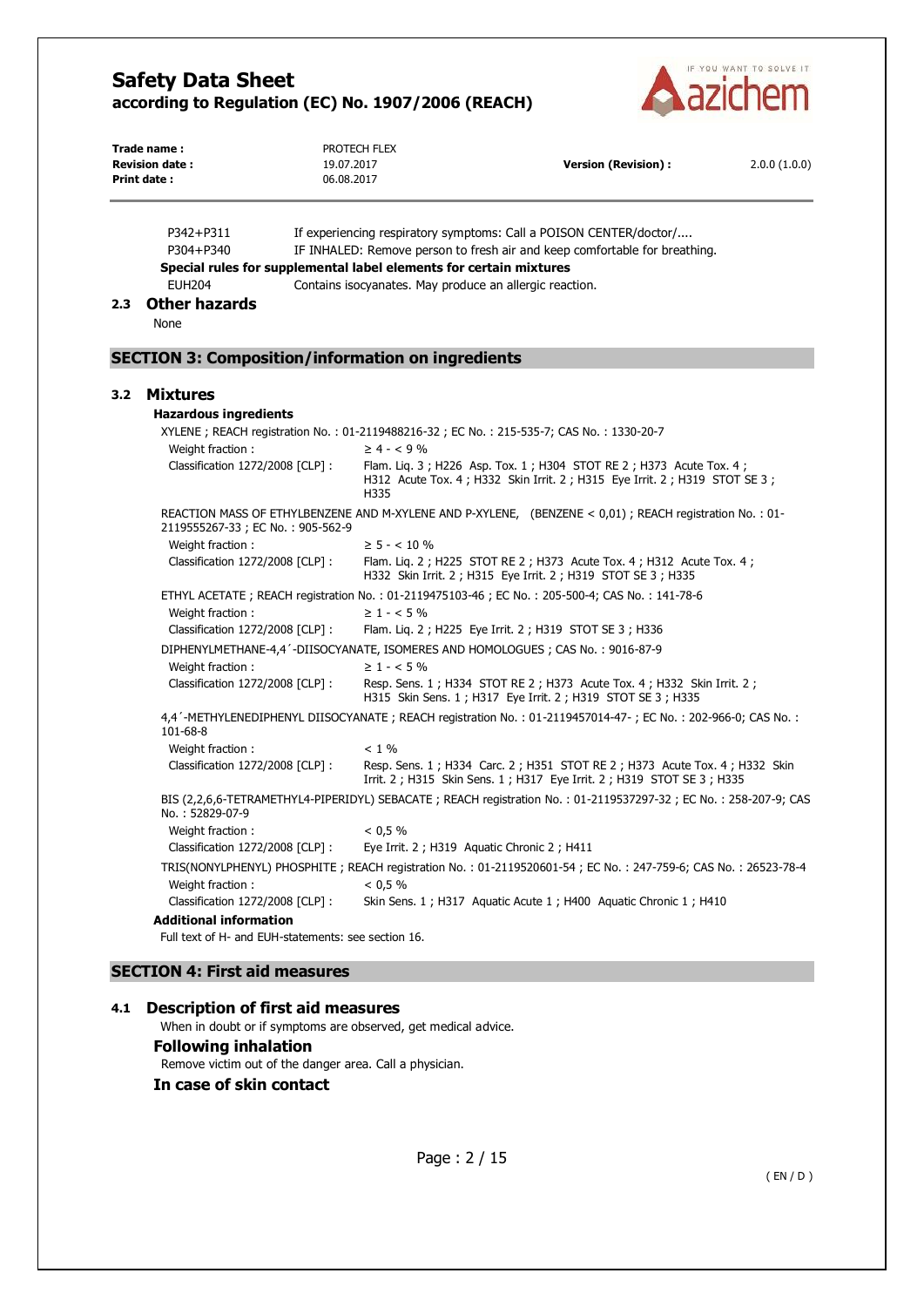

| Trade name :           | PROTECH FLEX |                            |              |
|------------------------|--------------|----------------------------|--------------|
| <b>Revision date :</b> | 19.07.2017   | <b>Version (Revision):</b> | 2.0.0(1.0.0) |
| Print date :           | 06.08.2017   |                            |              |

Wash immediately with: Water Remove contaminated, saturated clothing immediately. In case of skin irritation, consult a physician. In case of skin reactions, consult a physician.

#### **After eye contact**

After contact with the eyes, rinse with water with the eyelids open for a sufficient length of time, then consult an ophthalmologist immediately.

#### **After ingestion**

Never give anything by mouth to an unconscious person or a person with cramps. Do not induce vomiting - call a physician.

#### **4.2 Most important symptoms and effects, both acute and delayed**  May cause sensitization by inhalation.

**4.3 Indication of any immediate medical attention and special treatment needed**  None

#### **SECTION 5: Firefighting measures**

#### **5.1 Extinguishing media**

**Suitable extinguishing media** 

Extinguishing powder alcohol resistant foam Carbon dioxide (CO2) Water mist

### **5.2 Special hazards arising from the substance or mixture Hazardous combustion products**

Carbon monoxide. Oxides of nitrogen. Hydrogen cyanide.

**5.3 Advice for firefighters**  Remove persons to safety. **Special protective equipment for firefighters** 

### Do not inhale explosion and combustion gases. Use appropriate respiratory protection.

#### **SECTION 6: Accidental release measures**

### **6.1 Personal precautions, protective equipment and emergency procedures**

Clear spills immediately. Wear a self-contained breathing apparatus and chemical protective clothing.

#### **For non-emergency personnel**

Remove persons to safety.

#### **6.2 Environmental precautions**

Do not allow to enter into surface water or drains. In case of gas escape or of entry into waterways, soil or drains, inform the responsible authorities.

#### **6.3 Methods and material for containment and cleaning up**

#### **For containment**

Absorb with liquid-binding material (e.g. sand, diatomaceous earth, acid- or universal binding agents). Collect in closed and suitable containers for disposal.

#### **For cleaning up**

The contaminated area should be cleaned up immediately with: Water Retain contaminated washing water and dispose it.

#### **6.4 Reference to other sections**

Reference to other sections Safe handling: see section 7 Personal protection equipment: see section 8

### **SECTION 7: Handling and storage**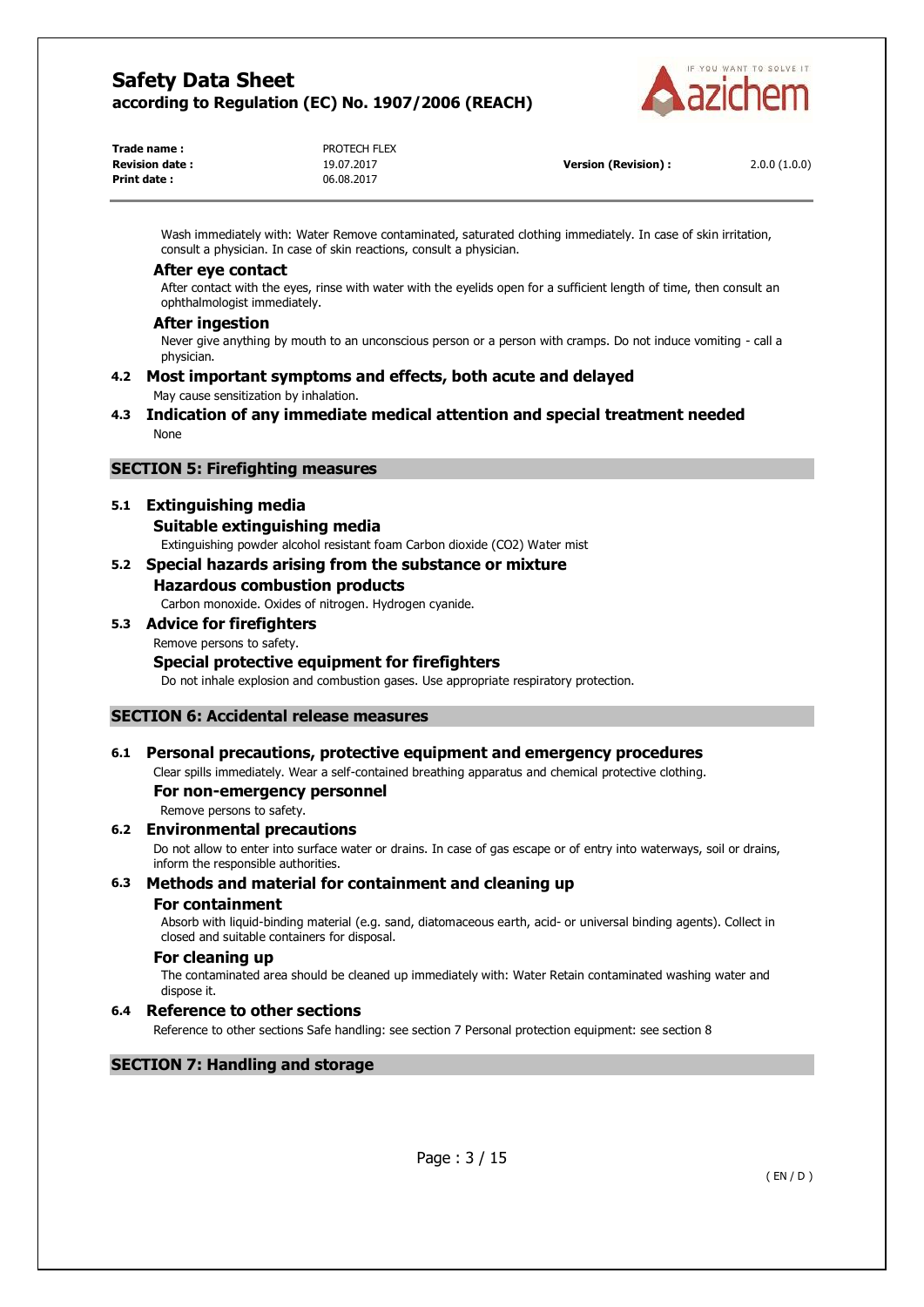

**Print date :** 06.08.2017

**Trade name :** PROTECH FLEX

**Revision date :** 19.07.2017 **Version (Revision) :** 2.0.0 (1.0.0)



### **7.1 Precautions for safe handling**

#### **Protective measures**

**Specific requirements or handling rules**  Do not breathe dust. Do not breathe gas/fumes/vapour/spray. See section 8.

#### **Advices on general occupational hygiene**

Normal precautions taken when handling chemicals should be observed.

#### **7.2 Conditions for safe storage, including any incompatibilities**

Only use containers specifically approved for the substance/product.

#### **Requirements for storage rooms and vessels**

Keep in a cool, well-ventilated place. Protect against UV-radiation/sunlight Humidity.

**Hints on joint storage** 

**Storage class : 13 Storage class (TRGS 510) :** 11 **Keep away from**  Store at least 3 metres apart from: Chemicals/products that react together readily **Further information on storage conditions** 

Keep container tightly closed and in a well-ventilated place.

### **7.3 Specific end use(s)**

None

#### **SECTION 8: Exposure controls/personal protection**

#### **8.1 Control parameters**

#### **Occupational exposure limit values**

XYLENE ; CAS No. : 1330-20-7

| Limit value type (country of origin) : TRGS $900$ (D) |                                                                                |
|-------------------------------------------------------|--------------------------------------------------------------------------------|
| Limit value:                                          | 100 ppm / $440$ mg/m <sup>3</sup>                                              |
| Peak limitation :                                     | 2(II)                                                                          |
| Remark:                                               | н                                                                              |
| Version:                                              | 06.11.2015                                                                     |
| Limit value type (country of origin) : STEL (EC)      |                                                                                |
| Limit value:                                          | 100 ppm / $442$ mg/m <sup>3</sup>                                              |
| Remark:                                               | н                                                                              |
| Version:                                              | 08.06.2000                                                                     |
| Limit value type (country of origin) : $TWA$ ( $EC$ ) |                                                                                |
| Limit value:                                          | 50 ppm $/$ 221 mg/m <sup>3</sup>                                               |
| Remark:                                               | н                                                                              |
| Version:                                              | 08.06.2000                                                                     |
| ETHYL ACETATE ; CAS No.: 141-78-6                     |                                                                                |
| Limit value type (country of origin) : TRGS $900$ (D) |                                                                                |
| Limit value:                                          | 400 ppm $/$ 1500 mg/m <sup>3</sup>                                             |
| Peak limitation :                                     | 2(I)                                                                           |
| Remark:                                               | Υ                                                                              |
| Version:                                              | 06.11.2015                                                                     |
|                                                       | DIPHENYLMETHANE-4,4'-DIISOCYANATE, ISOMERES AND HOMOLOGUES; CAS No.: 9016-87-9 |
| Limit value type (country of origin) : TRGS $900$ (D) |                                                                                |
|                                                       |                                                                                |

Page : 4 / 15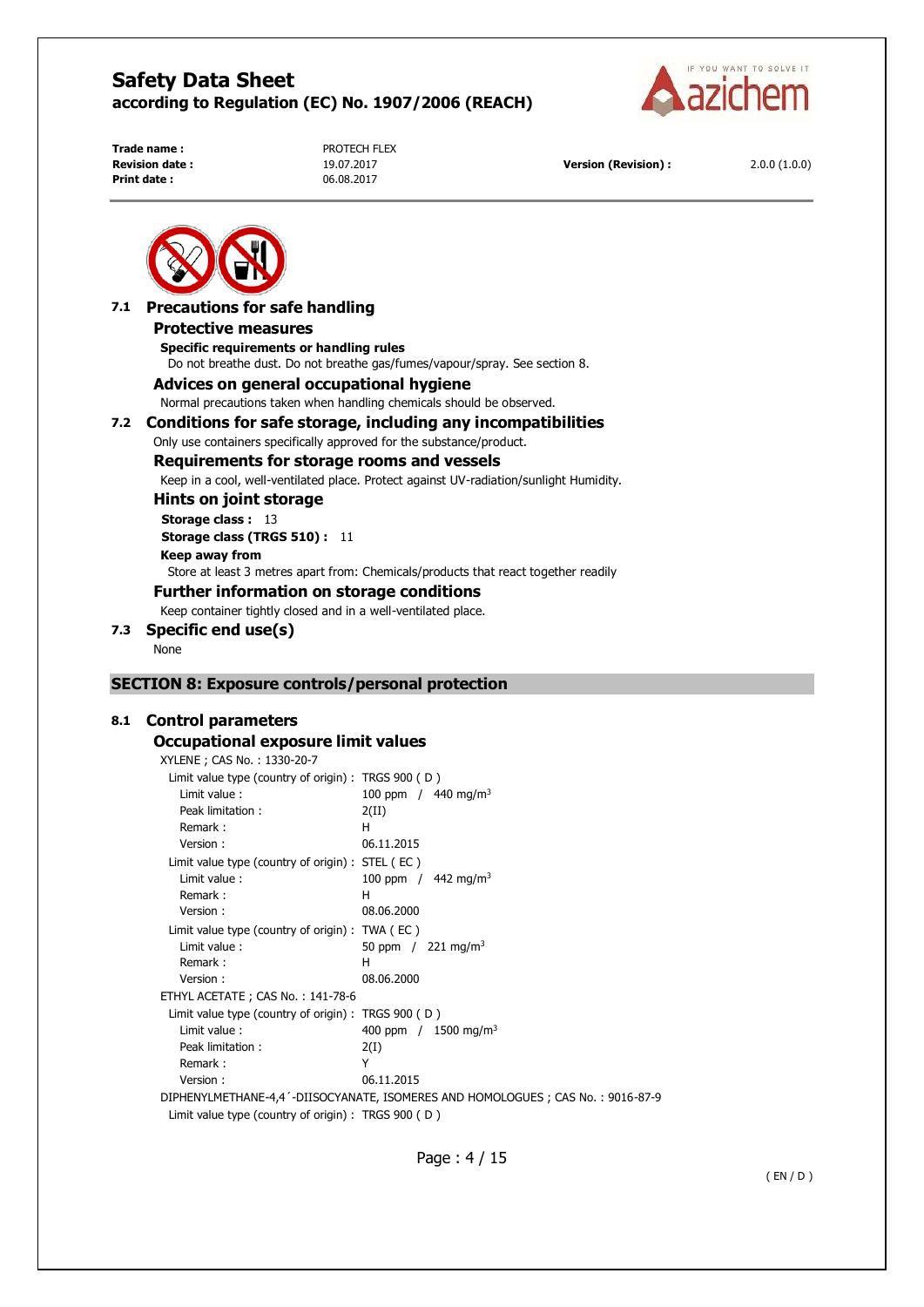

| Trade name:<br><b>Revision date:</b>                          | PROTECH FLEX<br>19.07.2017                              | <b>Version (Revision):</b>                                                | 2.0.0(1.0.0) |
|---------------------------------------------------------------|---------------------------------------------------------|---------------------------------------------------------------------------|--------------|
| Print date:                                                   | 06.08.2017                                              |                                                                           |              |
|                                                               |                                                         |                                                                           |              |
| Parameter:                                                    | E: inhalable fraction                                   |                                                                           |              |
| Limit value :                                                 | $0.05 \,\mathrm{mg/m^3}$                                |                                                                           |              |
| Peak limitation :                                             | $1/=2=(1)$                                              |                                                                           |              |
| Remark:                                                       |                                                         |                                                                           |              |
| Version:                                                      | H, Sah, Y<br>06.11.2015                                 |                                                                           |              |
|                                                               | 4,4'-METHYLENEDIPHENYL DIISOCYANATE ; CAS No.: 101-68-8 |                                                                           |              |
|                                                               | Limit value type (country of origin) : TRGS 900 (D)     |                                                                           |              |
| Parameter:                                                    | E: inhalable fraction                                   |                                                                           |              |
| Limit value:                                                  | $0,05 \text{ mg/m}^3$                                   |                                                                           |              |
| Peak limitation:                                              |                                                         |                                                                           |              |
|                                                               | $1/=2=(1)$                                              |                                                                           |              |
| Remark:                                                       | H, Sa, Y                                                |                                                                           |              |
| Version:                                                      | 06.11.2015                                              |                                                                           |              |
| <b>Biological limit values</b><br>XYLENE ; CAS No.: 1330-20-7 |                                                         |                                                                           |              |
|                                                               | Limit value type (country of origin) : TRGS $903$ (D)   |                                                                           |              |
| Parameter:                                                    |                                                         | Xylene / Whole blood (B) / End of exposure or end of shift                |              |
| Limit value:                                                  | $1,5$ mg/l                                              |                                                                           |              |
| Version:                                                      | 31.03.2004                                              |                                                                           |              |
|                                                               | Limit value type (country of origin) : TRGS 903 (D)     |                                                                           |              |
| Parameter:                                                    |                                                         | Methylhippuric acid / Urine (U) / End of exposure or end of shift         |              |
| Limit value:                                                  |                                                         |                                                                           |              |
|                                                               | $2$ g/l                                                 |                                                                           |              |
| Version:                                                      | 31.03.2004                                              |                                                                           |              |
|                                                               | 4,4'-METHYLENEDIPHENYL DIISOCYANATE; CAS No.: 101-68-8  |                                                                           |              |
|                                                               | Limit value type (country of origin) : TRGS 903 (D)     |                                                                           |              |
| Parameter:                                                    |                                                         | 4,4'-Diaminodiphenylmethane / Urine (U) / End of exposure or end of shift |              |
| Limit value :                                                 | $0.01$ mg/g Kr                                          |                                                                           |              |
| Version:                                                      | 31.03.2004                                              |                                                                           |              |
| <b>DNEL/DMEL and PNEC values</b>                              |                                                         |                                                                           |              |
| <b>DNEL/DMEL</b>                                              |                                                         |                                                                           |              |
| Limit value type :                                            |                                                         | DNEL Consumer (systemic) (XYLENE; CAS No.: 1330-20-7)                     |              |
| Exposure route :                                              | Dermal                                                  |                                                                           |              |
| Exposure frequency :                                          | Long-term (repeated)                                    |                                                                           |              |
| Limit value:                                                  | 108 mg/kg                                               |                                                                           |              |
| Limit value type :                                            |                                                         | DNEL Consumer (systemic) (XYLENE; CAS No.: 1330-20-7)                     |              |
| Exposure route :                                              | Inhalation                                              |                                                                           |              |
| Exposure frequency:                                           | Long-term (repeated)                                    |                                                                           |              |
| Limit value:                                                  | 14,8 mg/m <sup>3</sup>                                  |                                                                           |              |
| Limit value type :                                            |                                                         | DNEL Consumer (systemic) (XYLENE; CAS No.: 1330-20-7)                     |              |
| Exposure route :                                              | Oral                                                    |                                                                           |              |
| Exposure frequency:                                           | Long-term (repeated)                                    |                                                                           |              |
| Limit value :                                                 | $1,6$ mg/kg                                             |                                                                           |              |
| Limit value type :                                            |                                                         | DNEL worker (local) (XYLENE; CAS No.: 1330-20-7)                          |              |
| Exposure route :                                              | Inhalation                                              |                                                                           |              |
| Exposure frequency:                                           | Short-term (acute)                                      |                                                                           |              |
| Limit value:                                                  | 289 mg/kg                                               |                                                                           |              |
| Limit value type :                                            |                                                         | DNEL worker (systemic) (XYLENE; CAS No.: 1330-20-7)                       |              |
| Exposure route :                                              | Dermal                                                  |                                                                           |              |
| Exposure frequency:                                           | Long-term (repeated)                                    |                                                                           |              |
| Limit value :                                                 | $180$ mg/kg                                             |                                                                           |              |
| Limit value type :                                            |                                                         | DNEL worker (systemic) (XYLENE; CAS No.: 1330-20-7)                       |              |
|                                                               |                                                         |                                                                           |              |
|                                                               | Inhalation                                              |                                                                           |              |
| Exposure route:<br>Exposure frequency:                        | Long-term (repeated)                                    |                                                                           |              |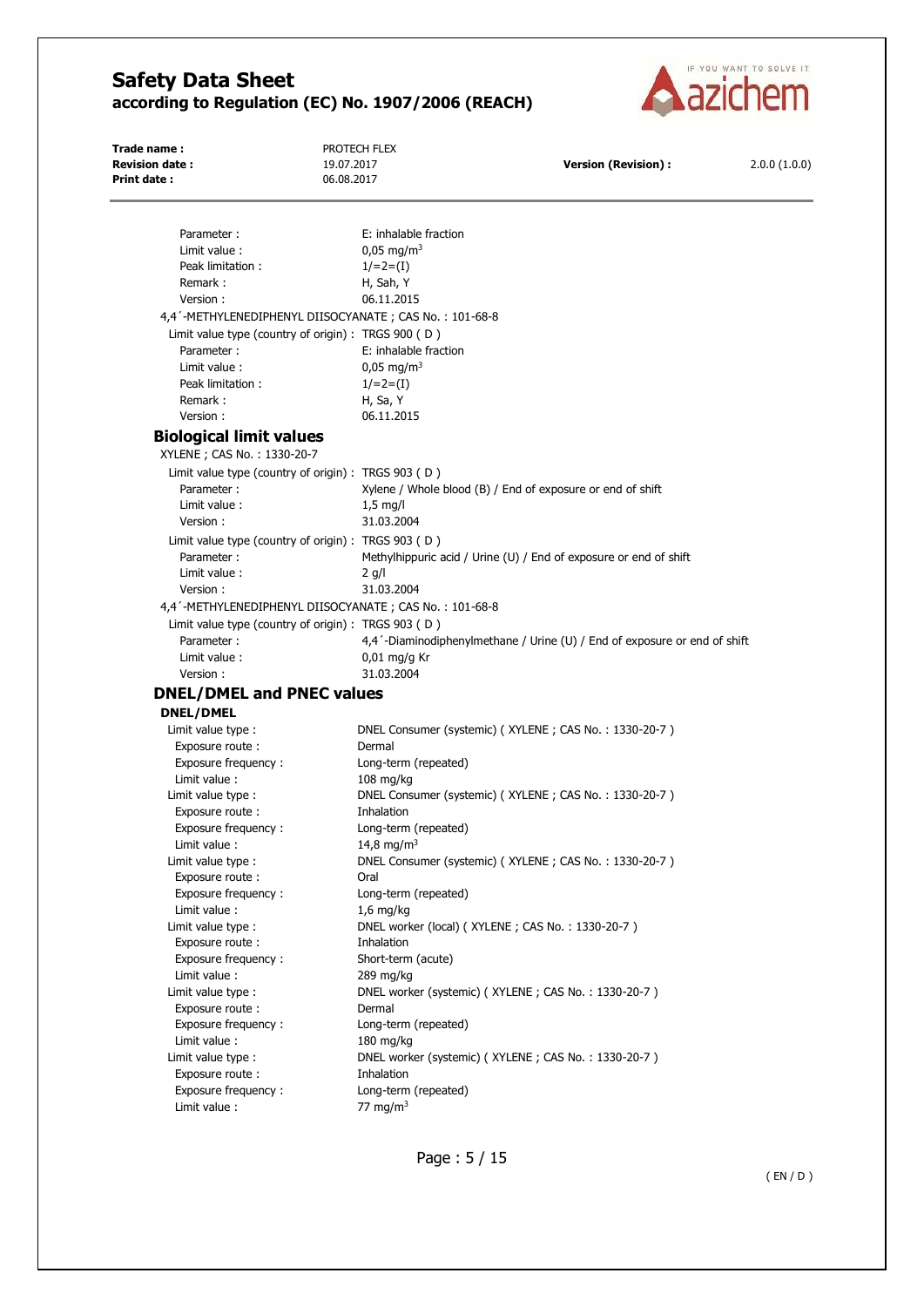

| Trade name:<br><b>Revision date:</b>   | PROTECH FLEX<br>19.07.2017                  | <b>Version (Revision):</b>                                                 | 2.0.0(1.0.0) |
|----------------------------------------|---------------------------------------------|----------------------------------------------------------------------------|--------------|
| Print date:                            | 06.08.2017                                  |                                                                            |              |
|                                        |                                             |                                                                            |              |
| Limit value type :                     | P-XYLENE, $(BENZENE < 0.01)$ )              | DNEL Consumer (systemic) ( REACTION MASS OF ETHYLBENZENE AND M-XYLENE AND  |              |
| Exposure route:                        | Inhalation                                  |                                                                            |              |
| Exposure frequency:                    | Short-term (acute)                          |                                                                            |              |
| Limit value:                           | 174 mg/m <sup>3</sup>                       |                                                                            |              |
| Limit value type :                     | P-XYLENE, $(BENZENE < 0.01)$ )              | DNEL Consumer (systemic) (REACTION MASS OF ETHYLBENZENE AND M-XYLENE AND   |              |
| Exposure route:                        | Dermal                                      |                                                                            |              |
| Exposure frequency:                    | Long-term (repeated)                        |                                                                            |              |
| Limit value:                           | $108$ mg/kg                                 |                                                                            |              |
| Limit value type :                     | P-XYLENE, $(BENZENE < 0,01)$ )              | DNEL Consumer (systemic) ( REACTION MASS OF ETHYLBENZENE AND M-XYLENE AND  |              |
| Exposure route:                        | Inhalation                                  |                                                                            |              |
| Exposure frequency:                    | Long-term (repeated)                        |                                                                            |              |
| Limit value :                          | 14,8 mg/m <sup>3</sup>                      |                                                                            |              |
| Limit value type :                     | P-XYLENE, $(BENZENE < 0,01)$ )              | DNEL Consumer (systemic) (REACTION MASS OF ETHYLBENZENE AND M-XYLENE AND   |              |
| Exposure route:                        | Oral                                        |                                                                            |              |
| Exposure frequency:                    | Long-term (repeated)                        |                                                                            |              |
| Limit value :                          | $1,6$ mg/kg                                 |                                                                            |              |
| Limit value type:                      | XYLENE, $(BENZENE < 0,01)$ )                | DNEL worker (systemic) ( REACTION MASS OF ETHYLBENZENE AND M-XYLENE AND P- |              |
| Exposure route :                       | Inhalation                                  |                                                                            |              |
| Exposure frequency:<br>Limit value:    | Short-term (acute)<br>289 mg/m <sup>3</sup> |                                                                            |              |
| Limit value type :                     | XYLENE, $(BENZENE < 0,01)$ )                | DNEL worker (systemic) ( REACTION MASS OF ETHYLBENZENE AND M-XYLENE AND P- |              |
| Exposure route:                        | Dermal                                      |                                                                            |              |
| Exposure frequency:                    | Long-term (repeated)                        |                                                                            |              |
| Limit value:                           | $180$ mg/kg                                 |                                                                            |              |
| Limit value type :                     | XYLENE, $(BENZENE < 0,01)$ )                | DNEL worker (systemic) ( REACTION MASS OF ETHYLBENZENE AND M-XYLENE AND P- |              |
| Exposure route:                        | Inhalation                                  |                                                                            |              |
| Exposure frequency:                    | Long-term (repeated)                        |                                                                            |              |
| Limit value :                          | 77 mg/m $3$                                 |                                                                            |              |
| Limit value type :                     |                                             | DNEL Consumer (local) (ETHYL ACETATE; CAS No.: 141-78-6)                   |              |
| Exposure route:                        | Inhalation                                  |                                                                            |              |
| Exposure frequency:                    | Long-term (repeated)                        |                                                                            |              |
| Limit value :                          | 367 mg/m <sup>3</sup>                       |                                                                            |              |
| Limit value type :                     |                                             | DNEL Consumer (local) (ETHYL ACETATE; CAS No.: 141-78-6)                   |              |
| Exposure route:                        | Inhalation                                  |                                                                            |              |
| Exposure frequency:                    | Short-term (acute)                          |                                                                            |              |
| Limit value :                          | 734 mg/m <sup>3</sup>                       |                                                                            |              |
| Limit value type :<br>Exposure route : | Oral                                        | DNEL Consumer (systemic) (ETHYL ACETATE; CAS No.: 141-78-6)                |              |
| Exposure frequency:                    | Long-term (repeated)                        |                                                                            |              |
| Limit value :                          | $4,5$ mg/kg                                 |                                                                            |              |
| Limit value type :                     |                                             | DNEL Consumer (systemic) (ETHYL ACETATE; CAS No.: 141-78-6)                |              |
| Exposure route:                        | Inhalation                                  |                                                                            |              |
| Exposure frequency:                    | Short-term (acute)                          |                                                                            |              |
| Limit value:                           | 734 mg/m <sup>3</sup>                       |                                                                            |              |
| Limit value type :                     |                                             | DNEL Consumer (systemic) (ETHYL ACETATE; CAS No.: 141-78-6)                |              |
| Exposure route:                        | Dermal                                      |                                                                            |              |
| Exposure frequency:                    | Long-term (repeated)                        |                                                                            |              |
| Limit value :                          | 37 mg/kg                                    |                                                                            |              |
| Limit value type :                     |                                             | DNEL Consumer (systemic) (ETHYL ACETATE; CAS No.: 141-78-6)                |              |

Page : 6 / 15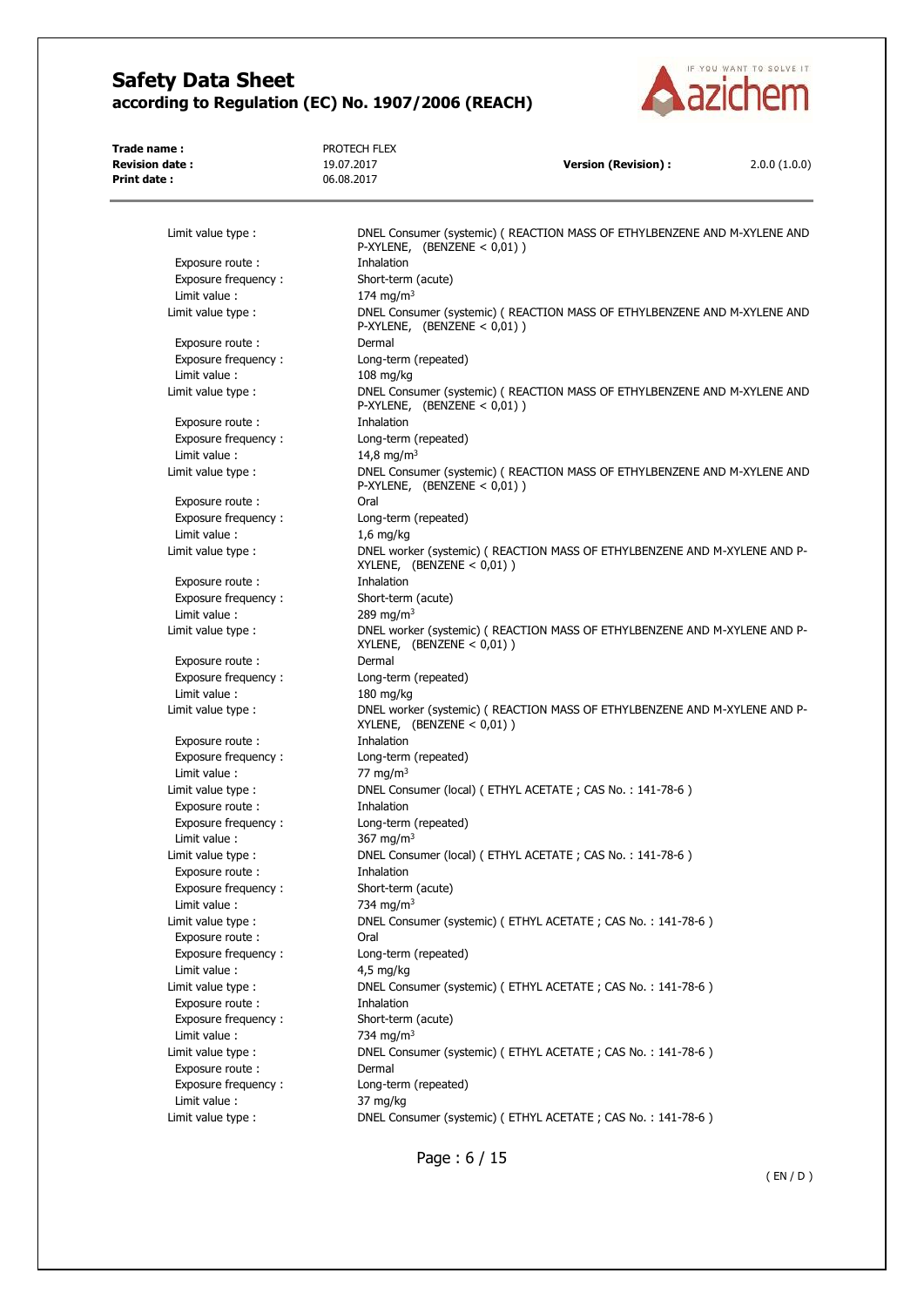

**Trade name :** PROTECH FLEX **Print date :** 06.08.2017

**Revision date :** 19.07.2017 **Version (Revision) :** 2.0.0 (1.0.0)

Exposure route : Thhalation Exposure frequency : Long-term (repeated) Limit value :  $367 \text{ mg/m}^3$ Limit value type : DNEL worker (local) ( ETHYL ACETATE ; CAS No. : 141-78-6 ) Exposure route : Thhalation Exposure frequency : Short-term (acute) Limit value : 1468 mg/m<sup>3</sup> Limit value type : DNEL worker (local) (ETHYL ACETATE ; CAS No. : 141-78-6) Exposure route : Thing inhalation Exposure frequency : Long-term (repeated) Limit value : 734 mg/m<sup>3</sup> Limit value type : <br>
DNEL worker (systemic) (ETHYL ACETATE ; CAS No. : 141-78-6) Exposure route : Thinking the Inhalation Exposure frequency : Short-term (acute) Limit value :  $1468 \text{ mg/m}^3$ Limit value type : <br>
DNEL worker (systemic) ( ETHYL ACETATE ; CAS No. : 141-78-6 ) Exposure route : Dermal Exposure frequency : Long-term (repeated) Limit value : 63 mg/kg Limit value type : DNEL worker (systemic) ( ETHYL ACETATE ; CAS No. : 141-78-6 ) Exposure route : Thhalation Exposure frequency : Long-term (repeated) Limit value :  $734 \text{ ma/m}^3$ **PNEC**  Limit value type : PNEC aquatic, freshwater (XYLENE ; CAS No. : 1330-20-7) Limit value : 0,32 mg/l Limit value type : PNEC aquatic, intermittent release (XYLENE ; CAS No. : 1330-20-7 ) Limit value : 0,32 mg/l Limit value type : PNEC aquatic, marine water (XYLENE ; CAS No. : 1330-20-7) Limit value : 0,32 mg/l Limit value type : PNEC sediment, freshwater (XYLENE ; CAS No. : 1330-20-7) Limit value : 12,46 mg/kg Limit value type : PNEC sediment, marine water ( XYLENE ; CAS No. : 1330-20-7 ) Limit value : 12,46 mg/kg Limit value type : PNEC Soil (XYLENE ; CAS No. : 1330-20-7) Limit value : 2,31 mg/kg Limit value type : PNEC sewage treatment plant (STP) ( XYLENE ; CAS No. : 1330-20-7 ) Limit value : 6,58 mg/l Limit value type : PNEC aquatic, freshwater ( REACTION MASS OF ETHYLBENZENE AND M-XYLENE AND P-XYLENE, (BENZENE < 0,01) ) Limit value : 0,32 mg/l Limit value type : PNEC aquatic, intermittent release ( REACTION MASS OF ETHYLBENZENE AND M-XYLENE AND P-XYLENE, (BENZENE < 0,01) ) Limit value : 0,32 mg/l Limit value type : PNEC aquatic, marine water ( REACTION MASS OF ETHYLBENZENE AND M-XYLENE AND P-XYLENE, (BENZENE < 0,01) ) Limit value : 0,32 mg/l Limit value type : PNEC sediment, freshwater ( REACTION MASS OF ETHYLBENZENE AND M-XYLENE AND P-XYLENE, (BENZENE < 0,01) ) Limit value : 12,46 mg/kg Limit value type : PNEC sediment, marine water ( REACTION MASS OF ETHYLBENZENE AND M-XYLENE AND P-XYLENE, (BENZENE < 0,01) ) Limit value : 12,46 mg/kg Limit value type : PNEC Soil ( REACTION MASS OF ETHYLBENZENE AND M-XYLENE AND P-XYLENE, (BENZENE < 0,01) )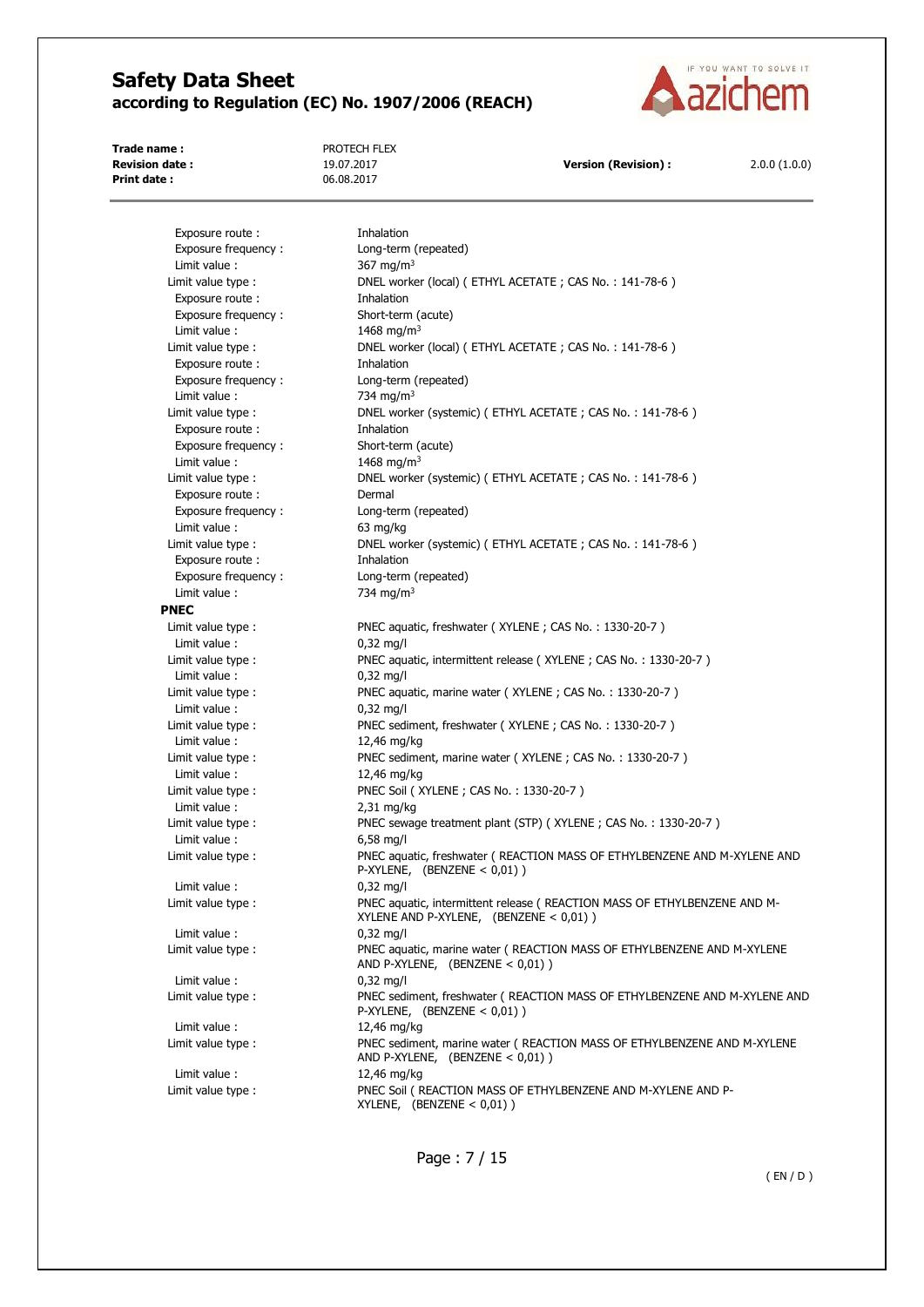

**Trade name :** PROTECH FLEX **Print date :** 06.08.2017

**Revision date :** 19.07.2017 **Version (Revision) :** 2.0.0 (1.0.0)

| Limit value:       | $2,31$ mg/kg                                                                                                          |
|--------------------|-----------------------------------------------------------------------------------------------------------------------|
| Limit value type : | PNEC sewage treatment plant (STP) ( REACTION MASS OF ETHYLBENZENE AND M-<br>XYLENE AND P-XYLENE, (BENZENE $< 0.01$ )) |
| Limit value:       | $6,58$ mg/kg                                                                                                          |
| Limit value type:  | PNEC aquatic, freshwater (ETHYL ACETATE; CAS No.: 141-78-6)                                                           |
| Limit value:       | $0,26$ mg/l                                                                                                           |
| Limit value type:  | PNEC aquatic, intermittent release (ETHYL ACETATE; CAS No.: 141-78-6)                                                 |
| Limit value:       | $1,65 \text{ mg/l}$                                                                                                   |
| Limit value type : | PNEC aquatic, marine water (ETHYL ACETATE; CAS No.: 141-78-6)                                                         |
| Limit value:       | $0,02$ mg/l                                                                                                           |
| Limit value type : | PNEC sediment, freshwater (ETHYL ACETATE; CAS No.: 141-78-6)                                                          |
| Limit value:       | $1,25$ mg/kg                                                                                                          |
| Limit value type:  | PNEC sediment, marine water (ETHYL ACETATE; CAS No.: 141-78-6)                                                        |
| Limit value:       | $0,12 \text{ mg/kg}$                                                                                                  |
| Limit value type:  | PNEC Soil (ETHYL ACETATE; CAS No.: 141-78-6)                                                                          |
| Limit value:       | $0.24$ mg/kg                                                                                                          |
| Limit value type:  | PNEC Secondary Poisoning (ETHYL ACETATE; CAS No.: 141-78-6)                                                           |
| Limit value:       | $0.2$ g/kg                                                                                                            |
| Limit value type : | PNEC sewage treatment plant (STP) (ETHYL ACETATE; CAS No.: 141-78-6)                                                  |
| Limit value:       | 650 mg/l                                                                                                              |

#### **8.2 Exposure controls**

#### **Appropriate engineering controls**

If local exhaust ventilation is not possible or not sufficient, the entire working area must be ventilated by technical means. If technical exhaust or ventilation measures are not possible or insufficient, respiratory protection must be worn.

#### **Personal protection equipment**



When using do not eat, drink, smoke, sniff.

### **Eye/face protection**

**Suitable eye protection**  Eye glasses with side protection

# **Skin protection**

# **Hand protection**

Wear rubber gloves approved under standard EN374.

#### **Respiratory protection**

Usare un respiratore su misura ad aria purificata o con presa aria esterna conforme agli standard approvati se la valutazione di un rischio ne indica la necessità. La scelta del respiratore deve basarsi sui livelli di esposizione noti o previsti, i rischi del prodotto e i limiti di funzionamento sicuro del respiratore prescelto. Raccomandato: Maschera facciale integrale con filtro ABEK.

#### **SECTION 9: Physical and chemical properties**

# **9.1 Information on basic physical and chemical properties**

#### **Safety relevant basis data**

| Aspect                        |                 | Pasta              |
|-------------------------------|-----------------|--------------------|
| Colour                        |                 | No data available  |
| Odour                         |                 | liaht              |
| Melting point/melting range : | (1013 hPa)      | No data available  |
| Vapour density                | $($ (air = 1) ) | Data not available |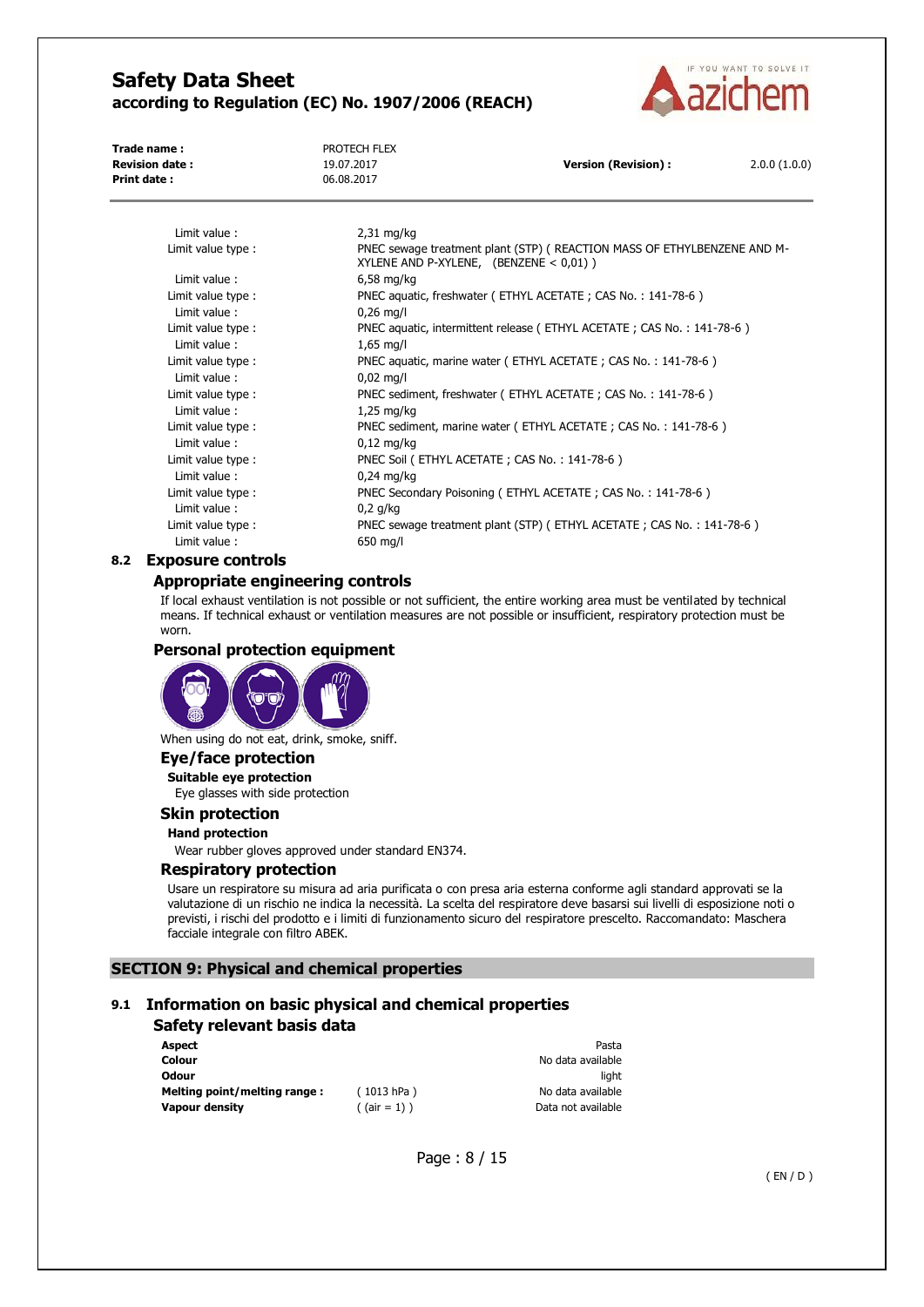

**Trade name :** PROTECH FLEX **Revision date :** 19.07.2017 **Version (Revision) :** 2.0.0 (1.0.0)<br>**Print date :** 06.08.2017 **19.07.2017 Version (Revision) :** 2.0.0 (1.0.0) **Print date :** 

| Initial boiling point and boiling<br>range: | (1013 hPa) |         | No data available  |                   |
|---------------------------------------------|------------|---------|--------------------|-------------------|
| Decomposition temperature :                 |            |         | No data available  |                   |
| <b>Self flammability</b>                    |            | $\geq$  | 250                | °C                |
| Flash point:                                |            | $\geq$  | 100                | °C                |
| Flammability (solid, gas)                   |            |         | Data not available |                   |
| Lower explosion limit :                     |            |         | No data available  |                   |
| <b>Upper explosion limit:</b>               |            |         | No data available  |                   |
| <b>Explosive properties</b>                 |            |         | Data not available |                   |
| Vapour pressure                             | (20 °C)    |         | No data available  |                   |
| <b>Density:</b>                             | (20 °C)    | approx. | 1,2                | q/cm <sup>3</sup> |
| Density:                                    | (23 °C)    |         | No data available  |                   |
| Water solubility:                           | (20 °C)    |         | No data available  |                   |
| pH:                                         |            |         | not applicable     |                   |
| <b>Log Pow</b>                              | (20 °C)    |         | not applicable     |                   |
| Viscosity:                                  | (20 °C)    |         | No data available  |                   |
| Viscosity:                                  | (23 °C)    |         | No data available  |                   |
| <b>Odour threshold</b>                      |            |         | Data not available |                   |
| <b>Evaporation rate</b>                     |            |         | Data not available |                   |
| <b>Oxidizing properties</b>                 |            |         | Non oxydising      |                   |
| <b>Other information</b><br>9.2             |            |         |                    |                   |

None

### **SECTION 10: Stability and reactivity**

#### **10.1 Reactivity**

| No information available.                        |
|--------------------------------------------------|
| 10.2 Chemical stability                          |
| See section 7. No additional measures necessary. |
| 10.3 Possibility of hazardous reactions          |
| No information available.                        |

#### **10.4 Conditions to avoid**  Avoid temperatures >30 °C.

**10.5 Incompatible materials**  Acids and strong oxidants. Alcohol Water.

### **10.6 Hazardous decomposition products**  Carbon monoxide. Oxides of nitrogen. Hydrogen cyanide.

# **SECTION 11: Toxicological information**

#### **11.1 Information on toxicological effects**

| Acute effects<br><b>Acute oral toxicity</b> |                                   |
|---------------------------------------------|-----------------------------------|
| Parameter:                                  | LD50 (XYLENE; CAS No.: 1330-20-7) |
| Exposure route:                             | Oral                              |
| Species :                                   | Rat                               |
| <b>Effective dose:</b>                      | 8700 mg/kg                        |
| Acute dermal toxicity                       |                                   |
| Parameter:                                  | LD50 (XYLENE; CAS No.: 1330-20-7) |
| Exposure route:                             | Dermal                            |
| Species :                                   | Rabbit                            |
| Effective dose:                             | 2000 mg/kg                        |
|                                             |                                   |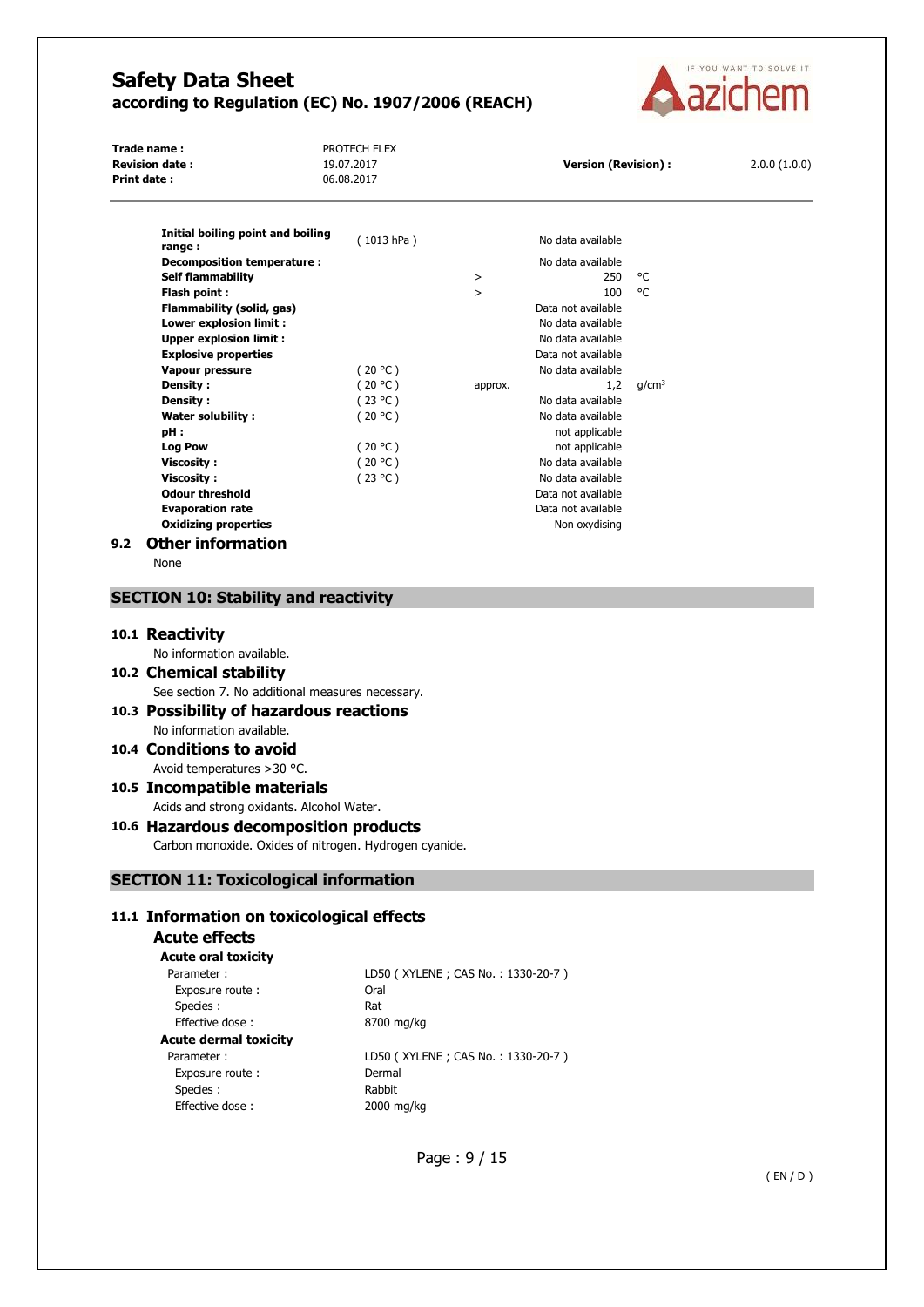

| Trade name:                            | PROTECH FLEX                                                          |                                                                                                      |              |
|----------------------------------------|-----------------------------------------------------------------------|------------------------------------------------------------------------------------------------------|--------------|
| <b>Revision date:</b>                  | 19.07.2017                                                            | <b>Version (Revision):</b>                                                                           | 2.0.0(1.0.0) |
| Print date:                            | 06.08.2017                                                            |                                                                                                      |              |
|                                        |                                                                       |                                                                                                      |              |
| <b>Acute inhalation toxicity</b>       |                                                                       |                                                                                                      |              |
| Parameter:                             | LC50 (XYLENE; CAS No.: 1330-20-7)                                     |                                                                                                      |              |
| Exposure route:                        | Inhalation                                                            |                                                                                                      |              |
| Species :                              | Rat                                                                   |                                                                                                      |              |
| Effective dose:                        | 6350 mg/l                                                             |                                                                                                      |              |
| <b>Irritant and corrosive effects</b>  |                                                                       |                                                                                                      |              |
| Primary irritation to the skin         |                                                                       |                                                                                                      |              |
| Causes skin irritation.                |                                                                       |                                                                                                      |              |
| <b>Irritation to eyes</b>              |                                                                       |                                                                                                      |              |
| Eye irritation: slightly irritating.   |                                                                       |                                                                                                      |              |
| Irritation to respiratory tract        |                                                                       |                                                                                                      |              |
| Slightly irritant to respiratory tract |                                                                       |                                                                                                      |              |
| <b>Sensitisation</b>                   |                                                                       |                                                                                                      |              |
| In case of skin contact                |                                                                       |                                                                                                      |              |
| May cause an allergic skin reaction.   |                                                                       |                                                                                                      |              |
| In case of inhalation                  |                                                                       |                                                                                                      |              |
| May cause sensitization by inhalation. |                                                                       |                                                                                                      |              |
|                                        |                                                                       |                                                                                                      |              |
|                                        | Repeated dose toxicity (subacute, subchronic, chronic)                |                                                                                                      |              |
| <b>Subacute oral toxicity</b>          |                                                                       |                                                                                                      |              |
| Parameter:                             |                                                                       | NOAEL(C) ( ETHYL ACETATE ; CAS No. : 141-78-6 )                                                      |              |
| Exposure route :                       | Oral                                                                  |                                                                                                      |              |
| Species :                              | Rat                                                                   |                                                                                                      |              |
| Effective dose:                        | 900 mg/kg bw/day                                                      |                                                                                                      |              |
|                                        | Ingestion causes nausea, weakness and central nervous system effects. |                                                                                                      |              |
| <b>Subacute inhalation toxicity</b>    |                                                                       |                                                                                                      |              |
| Parameter:                             |                                                                       | NOAEL(C) (ETHYL ACETATE; CAS No.: 141-78-6)                                                          |              |
| Exposure route:                        | Inhalation                                                            |                                                                                                      |              |
| Species :                              | Rat                                                                   |                                                                                                      |              |
| Effective dose:                        | 350 ppm                                                               |                                                                                                      |              |
|                                        |                                                                       | <b>CMR effects (carcinogenicity, mutagenicity and toxicity for reproduction)</b>                     |              |
|                                        |                                                                       | The ingredients in this mixture do not meet the criteria for classification as CMR according to CLP. |              |
| <b>Reproductive toxicity</b>           |                                                                       |                                                                                                      |              |
| Developmental toxicity/teratogenicity  |                                                                       |                                                                                                      |              |
|                                        | One generation reproduction toxicity test                             |                                                                                                      |              |
| Parameter:                             |                                                                       | NOAEL(C) (ETHYL ACETATE; CAS No.: 141-78-6)                                                          |              |
| Species :                              | Mouse                                                                 |                                                                                                      |              |
| Effective dose:                        | 13800 mg/kg bw/day                                                    |                                                                                                      |              |
|                                        | Two generation reproduction toxicity test                             |                                                                                                      |              |
| Parameter:                             |                                                                       | NOAEL(C) (ETHYL ACETATE; CAS No.: 141-78-6)                                                          |              |
| Species:                               | Mouse                                                                 |                                                                                                      |              |
| Effective dose:                        | 20700 mg/kg bw/day                                                    |                                                                                                      |              |

### **SECTION 12: Ecological information**

Do not allow uncontrolled discharge of product into the environment.

### **12.1 Toxicity**

| <b>Aquatic toxicity</b> |
|-------------------------|
|-------------------------|

**Acute (short-term) fish toxicity**  Parameter : LC50 (XYLENE ; CAS No. : 1330-20-7 ) Species : Oncorhynchus mykiss (Rainbow trout) Effective dose : 2,6 mg/l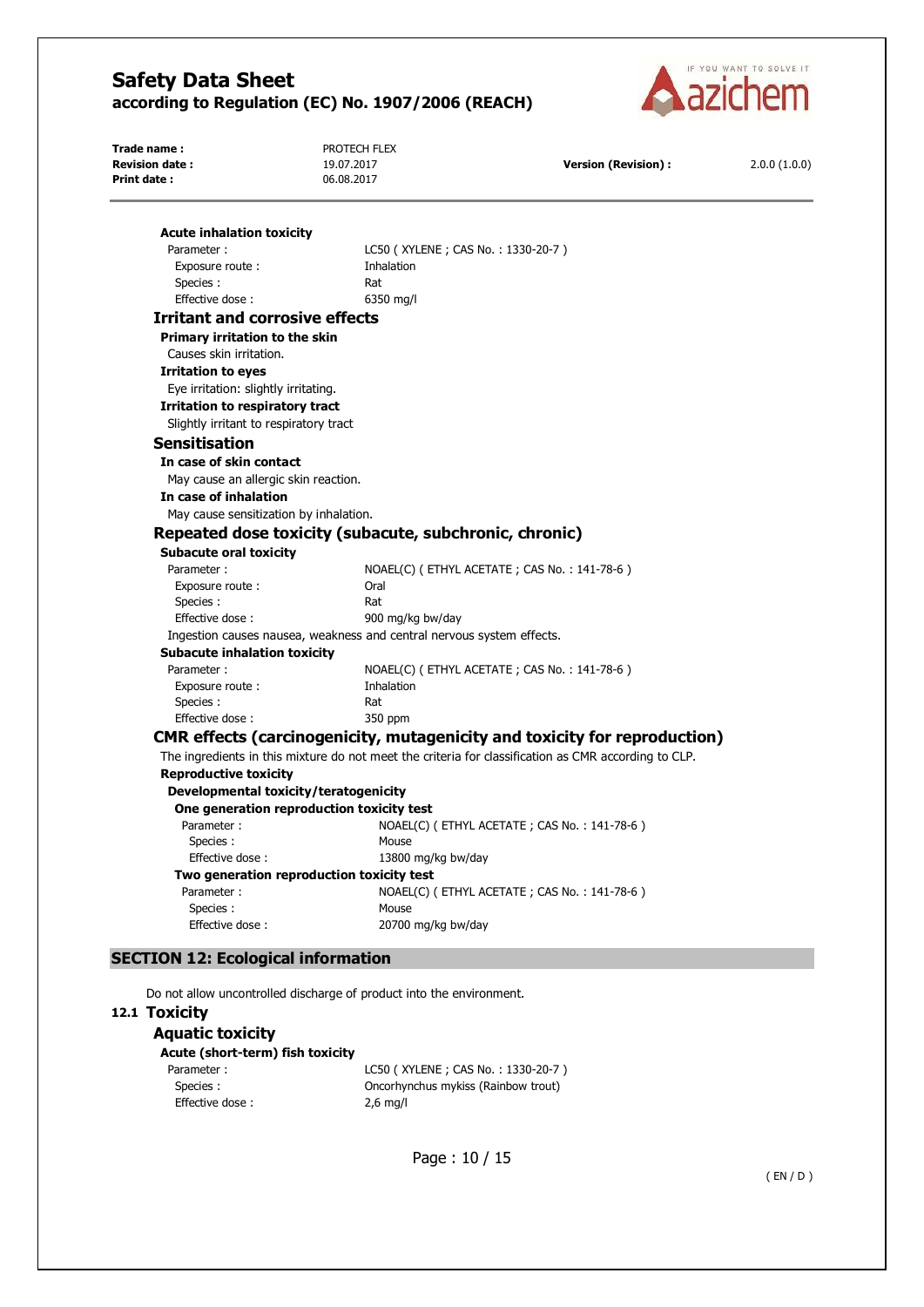

**Trade name :** PROTECH FLEX **Revision date :** 19.07.2017 **Version (Revision) :** 2.0.0 (1.0.0) **Print date :** 06.08.2017 Exposure time : 96 h Parameter : LC50 ( REACTION MASS OF ETHYLBENZENE AND M-XYLENE AND P-XYLENE, (BENZENE < 0,01) ) Species : Species : Salmo trutta fario (L) (Freshwater trout) Effective dose : 2,6 mg/l Exposure time : 96 h Parameter : LC50 (ETHYL ACETATE ; CAS No. : 141-78-6) Species : Salmo trutta fario (L) (Freshwater trout) Effective dose : 230 mg/l Exposure time : 96 h **Chronic (long-term) fish toxicity**  Parameter : NOEC ( XYLENE ; CAS No. : 1330-20-7 ) Species : Oncorhynchus mykiss (Rainbow trout) Effective dose :  $> 1.3$  mg/l Exposure time : 56 g **Acute (short-term) daphnia toxicity**  Parameter : EC50 ( XYLENE ; CAS No. : 1330-20-7 ) Effective dose : 1 mg/l Exposure time : 24 h Parameter :  $IC50$  ( REACTION MASS OF ETHYLBENZENE AND M-XYLENE AND P-XYLENE, (BENZENE < 0,01) ) Species : Daphnia magna (Big water flea) Effective dose : 1 mg/l Exposure time : 24 h Parameter : EC50 ( ETHYL ACETATE : CAS No. : 141-78-6 ) Species : Daphnia magna (Big water flea) Effective dose : 165 mg/l Exposure time : 48 h **Chronic (long-term) daphnia toxicity**  Parameter : NOEC ( XYLENE ; CAS No. : 1330-20-7 ) Effective dose : 1,57 mg/l Exposure time : 21 g Parameter : NOEC (ETHYL ACETATE ; CAS No. : 141-78-6 ) Species : Daphnia pulex (water flea) Effective dose : 2,4 mg/l Exposure time : 21 g **Acute (short-term) algae toxicity**  Parameter : ECO ( XYLENE ; CAS No. : 1330-20-7 ) Species : Pseudokirchneriella subcapitata Effective dose : 0,44 mg/l Exposure time : 73 h Parameter : ErC50 (XYLENE ; CAS No. : 1330-20-7 ) Species : Pseudokirchneriella subcapitata Effective dose : 4,36 mg/l Exposure time : 73 h Parameter : EC10 ( REACTION MASS OF ETHYLBENZENE AND M-XYLENE AND P-XYLENE, (BENZENE < 0,01) ) Species : Species : Selenastrum capricornutum Effective dose : 1.9 mg/l Exposure time : 73 h Parameter : EC50 ( DIPHENYLMETHANE-4,4'-DIISOCYANATE, ISOMERES AND HOMOLOGUES ; CAS No. : 9016-87-9 ) Species : <br>
Acute (short-term) daphnia toxicity Effective dose :  $> 100$  mg/l Exposure time : 3 h

Page : 11 / 15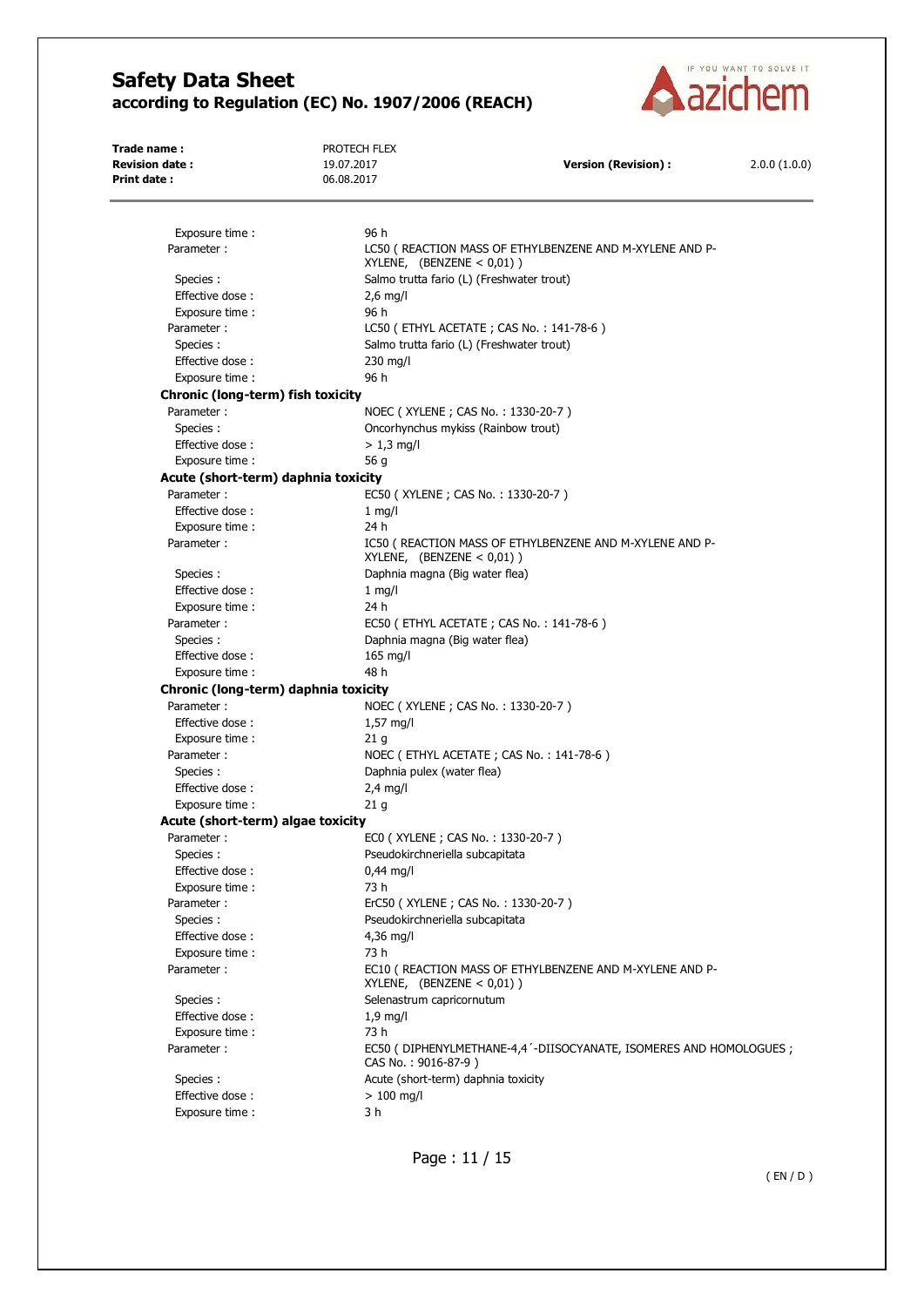

| Trade name:                                  | PROTECH FLEX                                               |                                                                      |              |
|----------------------------------------------|------------------------------------------------------------|----------------------------------------------------------------------|--------------|
| <b>Revision date:</b><br><b>Print date:</b>  | 19.07.2017<br>06.08.2017                                   | <b>Version (Revision):</b>                                           | 2.0.0(1.0.0) |
|                                              |                                                            |                                                                      |              |
|                                              |                                                            |                                                                      |              |
| Parameter:                                   | CAS No.: 9016-87-9)                                        | EC50 ( DIPHENYLMETHANE-4,4 '-DIISOCYANATE, ISOMERES AND HOMOLOGUES ; |              |
| Species:                                     | Acute (short-term) daphnia toxicity                        |                                                                      |              |
| Evaluation parameter :                       | Daphnia magna                                              |                                                                      |              |
| Effective dose:                              | $> 1000$ mg/l                                              |                                                                      |              |
| Exposure time :                              | 24 h                                                       |                                                                      |              |
| Chronic (long-term) algae toxicity           |                                                            |                                                                      |              |
| Parameter:                                   |                                                            | NOEC (ETHYL ACETATE; CAS No.: 141-78-6)                              |              |
| Species:                                     | Scenedesmus subspicatus                                    |                                                                      |              |
| Effective dose:                              | $> 100$ mg/l                                               |                                                                      |              |
| Exposure time :                              | 72 h                                                       |                                                                      |              |
| <b>Bacteria toxicity</b>                     |                                                            |                                                                      |              |
| Parameter:                                   |                                                            | EC50 (ETHYL ACETATE; CAS No.: 141-78-6)                              |              |
| Species:                                     | Photobacterium phosphoreum                                 |                                                                      |              |
| Effective dose:                              | 5870 mg/l                                                  |                                                                      |              |
| Exposure time :                              | 15 min                                                     |                                                                      |              |
| 12.2 Persistence and degradability           |                                                            |                                                                      |              |
| <b>Biodegradation</b>                        |                                                            |                                                                      |              |
| Parameter:                                   |                                                            | Biodegradation (ETHYL ACETATE; CAS No.: 141-78-6)                    |              |
| Effective dose:                              | > 70%                                                      |                                                                      |              |
| Exposure time:                               | 28q                                                        |                                                                      |              |
| 12.3 Bioaccumulative potential               |                                                            |                                                                      |              |
| Parameter:                                   |                                                            |                                                                      |              |
|                                              |                                                            | Bioconcentration factor (BCF) (ETHYL ACETATE; CAS No.: 141-78-6)     |              |
| Concentration:                               | 30                                                         |                                                                      |              |
| 12.4 Mobility in soil                        |                                                            |                                                                      |              |
| No information available.                    |                                                            |                                                                      |              |
| 12.5 Results of PBT and vPvB assessment      |                                                            |                                                                      |              |
| No information available.                    |                                                            |                                                                      |              |
| 12.6 Other adverse effects                   |                                                            |                                                                      |              |
| No information available.                    |                                                            |                                                                      |              |
| 12.7 Additional ecotoxicological information |                                                            |                                                                      |              |
|                                              |                                                            |                                                                      |              |
| None                                         |                                                            |                                                                      |              |
| <b>SECTION 13: Disposal considerations</b>   |                                                            |                                                                      |              |
|                                              |                                                            |                                                                      |              |
| 13.1 Waste treatment methods                 |                                                            |                                                                      |              |
| <b>Product/Packaging disposal</b>            |                                                            |                                                                      |              |
| Dispose according to legislation.            |                                                            |                                                                      |              |
|                                              |                                                            |                                                                      |              |
| <b>SECTION 14: Transport information</b>     |                                                            |                                                                      |              |
| 14.1 UN number                               |                                                            |                                                                      |              |
|                                              | No dangerous good in sense of these transport regulations. |                                                                      |              |
| 14.2 UN proper shipping name                 |                                                            |                                                                      |              |
|                                              | No dangerous good in sense of these transport regulations. |                                                                      |              |
|                                              |                                                            |                                                                      |              |
| 14.3 Transport hazard class(es)              |                                                            |                                                                      |              |
|                                              | No dangerous good in sense of these transport regulations. |                                                                      |              |
| 14.4 Packing group                           |                                                            |                                                                      |              |
|                                              | No dangerous good in sense of these transport regulations. |                                                                      |              |
| 14.5 Environmental hazards                   |                                                            |                                                                      |              |
|                                              |                                                            |                                                                      |              |
|                                              |                                                            |                                                                      |              |
|                                              | Page: 12 / 15                                              |                                                                      |              |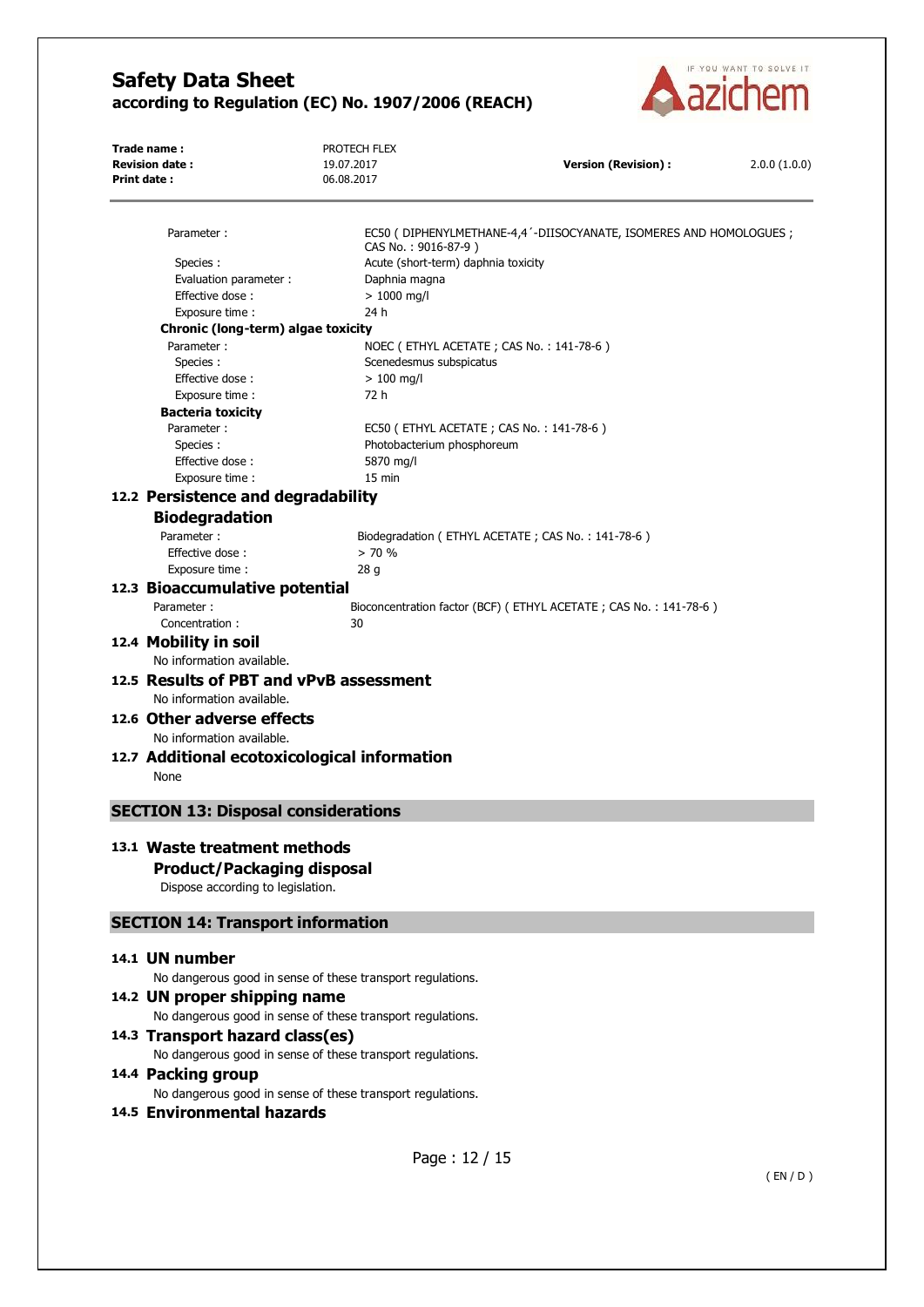

**Trade name :** PROTECH FLEX **Revision date :** 19.07.2017 **Version (Revision) :** 2.0.0 (1.0.0) **Print date :** 06.08.2017

No dangerous good in sense of these transport regulations.

#### **14.6 Special precautions for user**

None

#### **14.7 Transport in bulk according to Annex II of Marpol and the IBC Code**  not applicable

#### **SECTION 15: Regulatory information**

#### **15.1 Safety, health and environmental regulations/legislation specific for the substance or mixture**

#### **EU legislation**

Regulation (EC) 1907/2006/CE (REACh). Regulation (EC) No 1272/2008 (CLP). Regulation (EU) 2015/830 requirements for the compilation of safety data sheets. Commission Regulation (EC) No 790/2009/CE (amending, for the purposes of its adaptation to technical and scientific progress (ATP), Regulation (EC) No 1272/2008). Commission Regulation (EU) No 286/2011 (amending, for the purposes of its adaptation to technical and scientific progress (ATP), Regulation (EC) No 1272/2008). Commission Regulation (EU) No 618/2012 (amending, for the purposes of its adaptation to technical and scientific progress (ATP), Regulation (EC) No 1272/2008). Commission Regulation (EU) No 487/2013 (amending, for the purposes of its adaptation to technical and scientific progress (ATP), Regulation (EC) No 1272/2008). Commission Regulation (EU) No 758/2013 (amending, for the purposes of its adaptation to technical and scientific progress (ATP), Regulation (EC) No 1272/2008). Commission Regulation (EU) No 944/2013 (amending, for the purposes of its adaptation to technical and scientific progress (ATP), Regulation (EC) No 1272/2008). Commission Regulation (EU) No 605/2014 (amending, for the purposes of its adaptation to technical and scientific progress (ATP), Regulation (EC) No 1272/2008). Commission Regulation (EU) No 1297/2015 (amending, for the purposes of its adaptation to technical and scientific progress (ATP), Regulation (EC) No 1272/2008).

#### **Other regulations (EU)**

#### **Regulation (CE) 1907/2006: Substance of very high concern included in the SVHC Candidate List**  None

#### **National regulations**

Italy: Legislative Decree 81/2008 (Consolidated Law on protection of health and safety at work), as amended and Directive 2009/161/UE - chemical risk assessment in accordance with Title IX

#### **Technische Anleitung Luft (TA-Luft)**

Weight fraction (Number 5.2.5. I) :  $< 5$  %

**Water hazard class (WGK)** 

Class : 2 (Hazardous to water) Classification according to VwVwS

#### **15.2 Chemical safety assessment**

not applicable

#### **SECTION 16: Other information**

#### **16.1 Indication of changes**

None

#### **16.2 Abbreviations and acronyms**

**LEGENDA:**

| ADR:             | Accord européen relative au transport international des marchandises dangereuses par route<br>(accordo europeo relativo al trasporto internazionale delle merci pericolose su strada) |
|------------------|---------------------------------------------------------------------------------------------------------------------------------------------------------------------------------------|
| ASTM:            | ASTM International, originariamente nota come American Society for Testing and Materials (ASTM)                                                                                       |
| EINECS:          | European Inventory of Existing Commercial Chemical Substances (Registro Europeo delle Sostanze<br>chimiche in Commercio)                                                              |
| $EC(0/50/100)$ : | Effective Concentration 0/50/100 (Concentrazione Effettiva Massima per 0/50100% degli Individui)                                                                                      |
| $LC(0/50/100)$ : | Lethal Concentration 0/50/100 (Concentrazione Letale per 0/50100% degli Individui)                                                                                                    |
| IC50:            | Inhibitor Concentration 50 (Concentrazione Inibente per il 50% degli Individui)                                                                                                       |
| NOEL:            | No Observed Effect Level (Dose massima senza effetti)                                                                                                                                 |
| NOEC:            | No Observed Effect Concentration (Concentrazione massima senza effetti)                                                                                                               |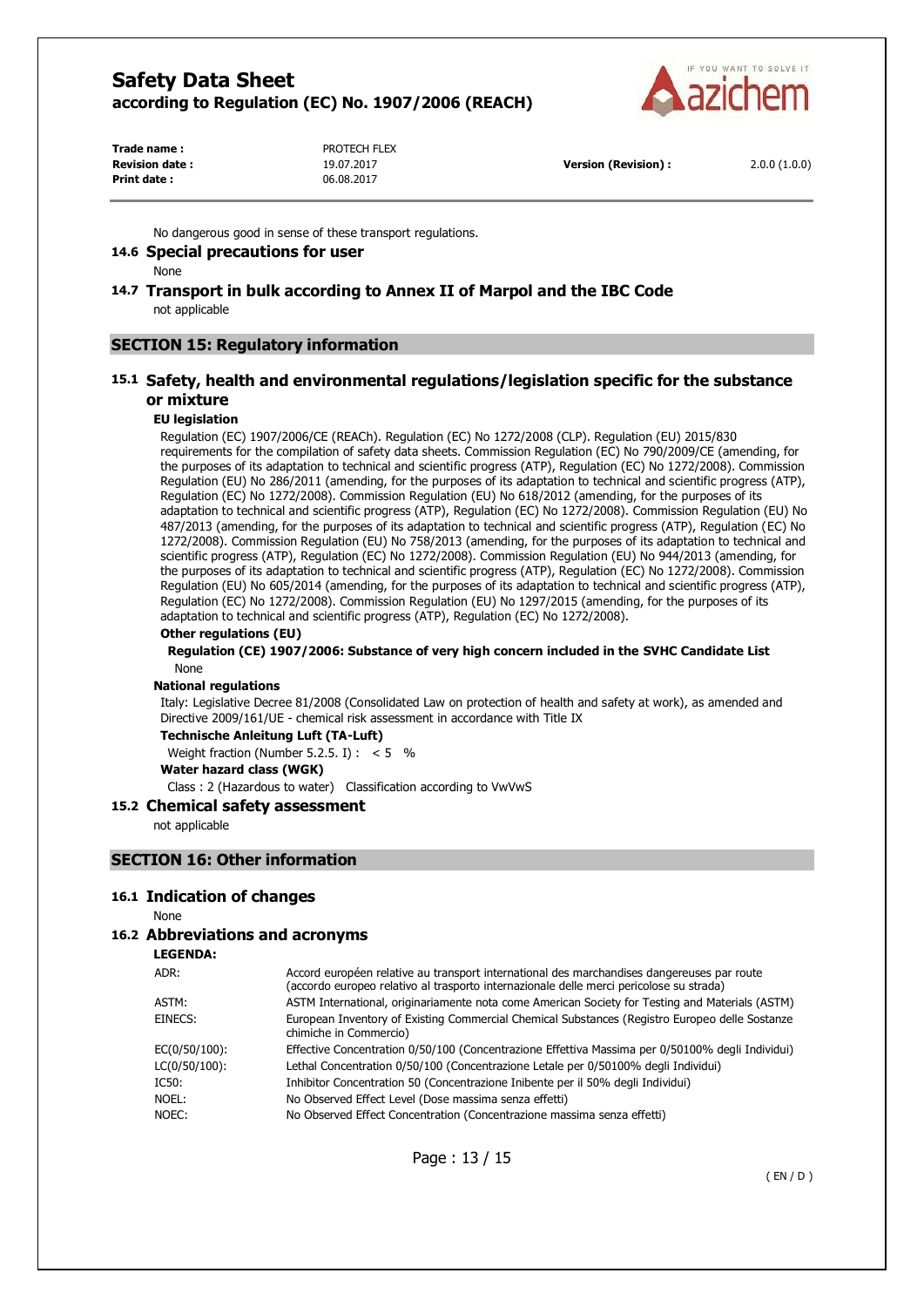

| Trade name:<br><b>Revision date:</b><br>Print date: | PROTECH FLEX<br>19.07.2017<br>06.08.2017                                                                       | <b>Version (Revision):</b> | 2.0.0(1.0.0) |  |
|-----------------------------------------------------|----------------------------------------------------------------------------------------------------------------|----------------------------|--------------|--|
| LOEC:                                               | Lowest Observed Effect Concentration (Concentrazione massima alla quale è possibile evidenziare un<br>effetto) |                            |              |  |
| DNEL:                                               | Derived No Effect Level (Dose derivata di non effetto)                                                         |                            |              |  |
| DMEL:                                               | Derived Minimum Effect Level (Dose derivata di minimo effetto)                                                 |                            |              |  |
| CLP:                                                | Classification, Labelling and Packaging (Classificazione, Etichettatura e Imballaggio)                         |                            |              |  |
| CSR:                                                | Rapporto sulla Sicurezza Chimica (Chemical Safety Report)                                                      |                            |              |  |
| $LD(0/50/100)$ :                                    | Lethal Dose 0/50/100 (Dose Letale per 0/50/100% degli Individui)                                               |                            |              |  |
| IATA:                                               | International Air Transport Association (Associazione Internazionale del Trasporto Aereo)                      |                            |              |  |

ICAO: International Civil Aviation Organization (Organizzazione Internazionale dell'Aviazione Civile) Codice IMDG: International Maritime Dangerous Goods code (Codice sul Regolamento del Trasporto Marittimo) PBT: Persistent, bioaccumulative and toxic (sostanze persistenti bioaccumulabili e tossiche) RID: Règlement concernent le transport International ferroviaire des marchandises Dangereuses (Regolamento concernente il trasporto Internazionale ferroviario delle merci Pericolose) STEL: Short term exposure limit (limite di esposizione a breve termine) TLV: Threshold limit value (soglia di valore limite) TWA: Time Weighted Average (media ponderata nel tempo) UE: Unione Europea vPvB: Very persistent very bioaccumulative (sostanze molto persistenti e molto bioaccumulabili) N.D.: Non disponibile. N.A.: Non applicabile VwVwS.: Text of Administrative Regulation on the Classification of Substances hazardous to waters into Water Hazard Classes (Verwaltungsvorschrift wassergefährdende Stoffe – VwVwS) PNEC: Predicted No Effect Concentration PNOS: Particulates not Otherwise Specified BOD: Biochemical Oxygen Demand COD: Chemical Oxygen Demand BCF: BioConcentration Factor TRGS : Technische Regeln für Gefahrstoffe -Technical Rules for Hazardous Substances, defined by The Federal Institute for Occupational Safety and Health, Germany LCLo: Lethal Concentration Low (La minima concentrazione letale)

#### ThOD: Theoretical Oxygen Demand

### **16.3 Key literature references and sources for data**

None

### **16.4 Classification for mixtures and used evaluation method according to regulation (EC) No 1272/2008 [CLP]**

calculated.

### **16.5 Relevant H- and EUH-phrases (Number and full text)**

| H225      | Highly flammable liquid and vapour.                                        |
|-----------|----------------------------------------------------------------------------|
| H226      | Flammable liquid and vapour.                                               |
| H304      | May be fatal if swallowed and enters airways.                              |
| H312      | Harmful in contact with skin.                                              |
| H312+H332 | Harmful in contact with skin or if inhaled.                                |
| H315      | Causes skin irritation.                                                    |
| H317      | May cause an allergic skin reaction.                                       |
| H319      | Causes serious eye irritation.                                             |
| H332      | Harmful if inhaled.                                                        |
| H334      | May cause allergy or asthma symptoms or breathing difficulties if inhaled. |
| H335      | May cause respiratory irritation.                                          |
| H336      | May cause drowsiness or dizziness.                                         |
| H351      | Suspected of causing cancer.                                               |
| H373      | May cause damage to organs through prolonged or repeated exposure.         |
| H400      | Very toxic to aquatic life.                                                |
| H410      | Very toxic to aquatic life with long lasting effects.                      |
| H411      | Toxic to aquatic life with long lasting effects.                           |